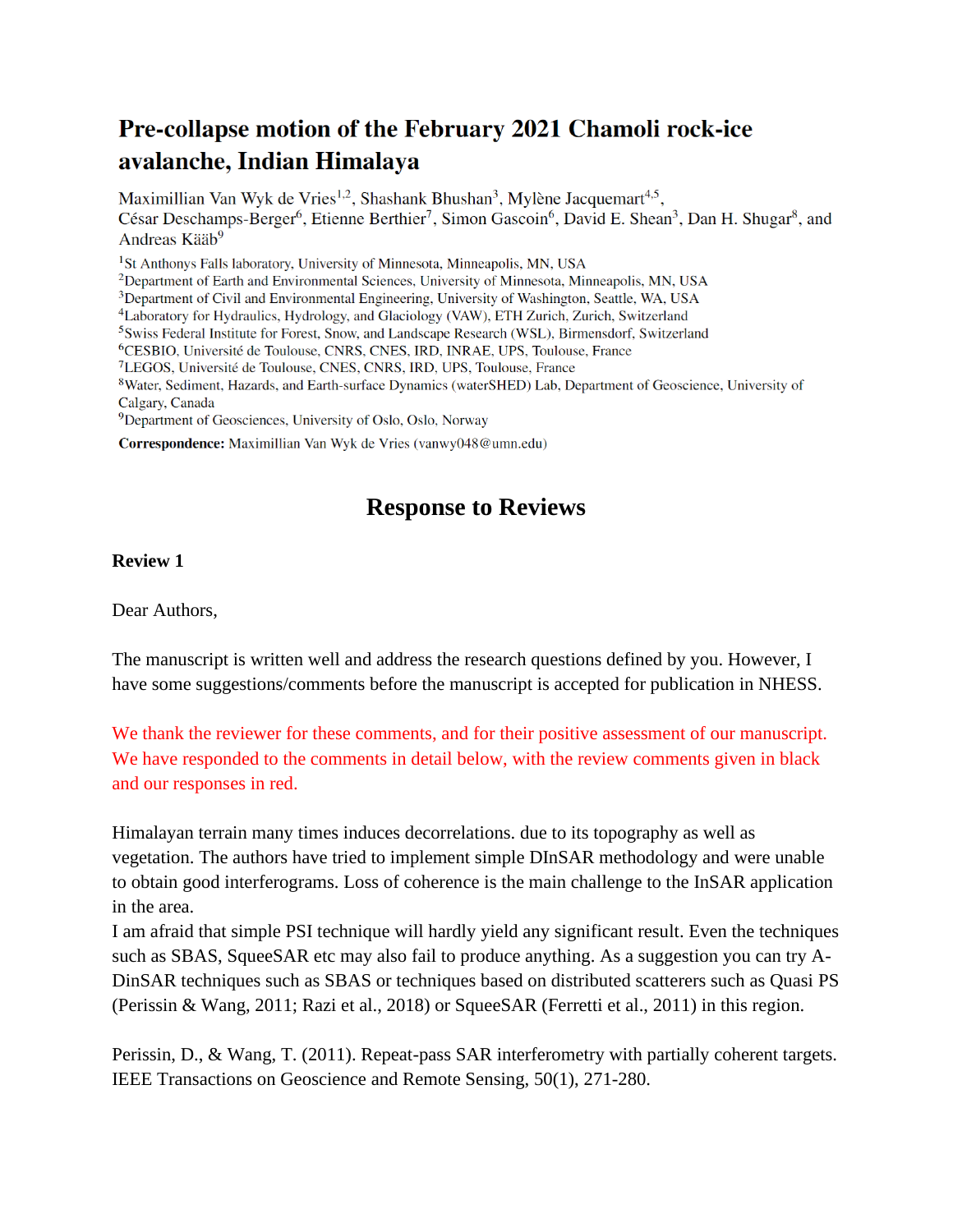Razi, P., Sumantyo, J. T. S., Perissin, D., Febriany, F., & Izumi, Y. (2018, August). Multitemporal land deformation monitoring in V shape area using quasi-persistent scatterer (Q-PS) interferometry technique. In 2018 Progress in Electromagnetics Research Symposium (PIERS-Toyama) (pp. 910-915). IEEE.

Ferretti, A., Fumagalli, A., Novali, F., Prati, C., Rocca, F., & Rucci, A. (2011). A new algorithm for processing interferometric data-stacks: SqueeSAR. IEEE transactions on geoscience and remote sensing, 49(9), 3460-3470.

A study has been done like this on the same study area. They have claimed that they have used PSI on the regional level.

Kothyari, G. C., Joshi, N., Taloor, A. K., Malik, K., Dumka, R., Sati, S. P., & Sundriyal, Y. P. (2021). Reconstruction of active surface deformation in the Rishi Ganga basin, Central Himalaya using PSInSAR: a feedback towards understanding the 7th February 2021 Flash Flood. Advances in Space Research.

Thank you for pointing out the difficulties of performing InSAR measurements in such challenging terrain. As we note in our manuscript, shadowing and decorrelation are particularly problematic on this face. The primary issue is that the release zone is in radar shadow in the images of the ascending orbit and is affected by layover in the descending orbit. The additional tools that you mention (PSInSAR, SBAS, SqueeSAR etc.) are all time-series analysis tools. We did not attempt to generate a time-series for the Chamoli failure because the data quality is too low. In other words, too few coherent pixels are present in the failure area to allow for the extraction of a time-series or the generation of a stack, therefore we cannot apply time-series tools in this case.

Kothyari et al. (2021) do indeed present an attempt to reconstruct regional displacements using PSI. However, their regional map of cumulative ground displacement (Figure 8b) does not show any exceptional signal at the site of the Chamoli rock-ice avalanche. Instead, their results exhibit ~40 mm anomalies across the entire study area, suggesting that noise dominates over any signal. Their cumulative displacement timeseries also show no long-term pattern consistent with an unstable block, instead fluctuating around zero (as expected for noise). This is compatible with our finding that the data quality is too low to detect the displacement signal

For Figure 6b, I suggest the authors check all the available interferograms to confirm that the two areas marked with "Rock glacier motion" are always moving. From only one interferogram, it is hard to say the motion. The area marked with "Atmospheric noise" seems not so evident because there are some strange values in the surrounding area possibly caused by unwrapping errors due